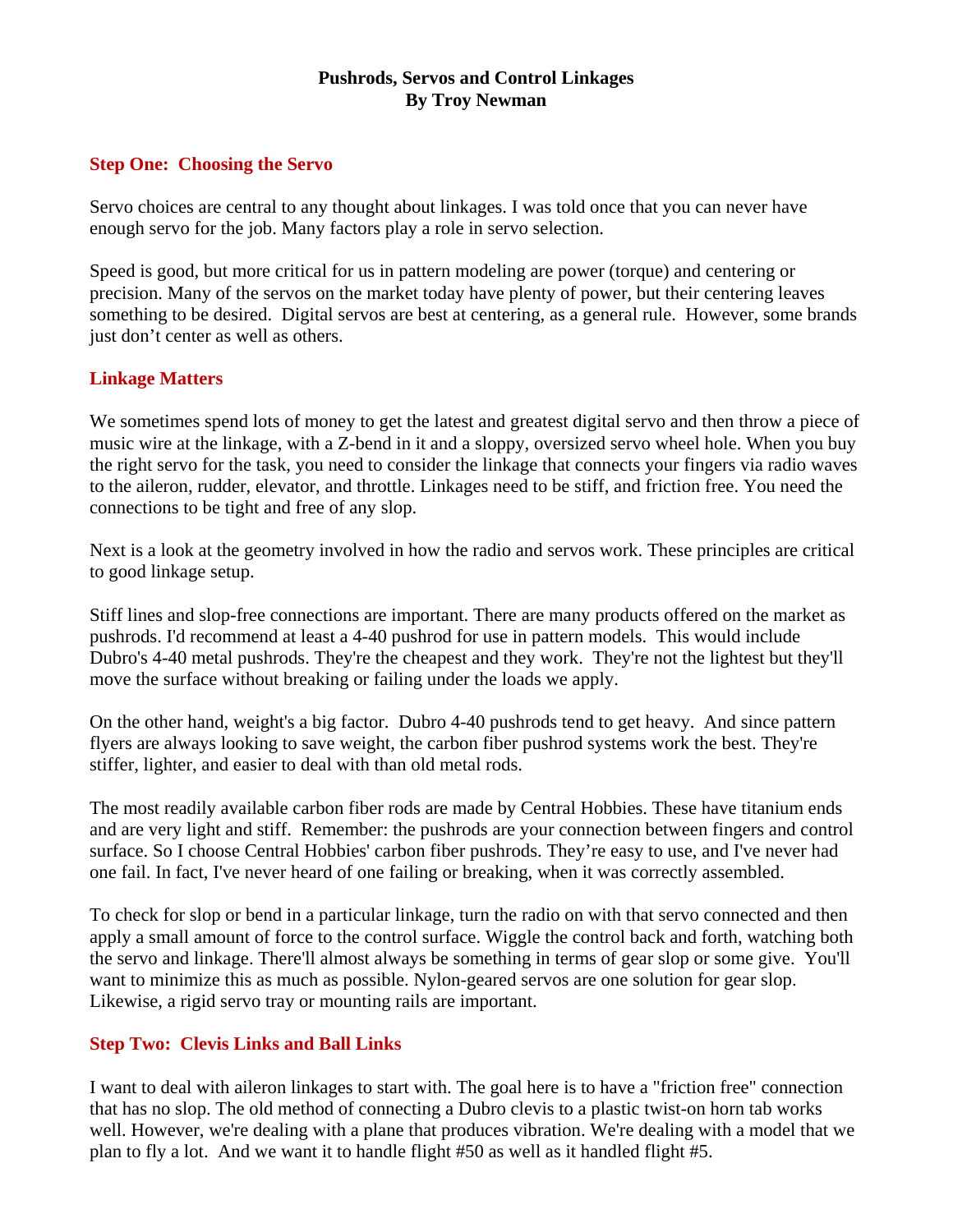The older style linkage is just as good on day #1 as the more costly BB linkage stuff. It's on day #50 that you'll see the holes start to wear. The clevis pin can wear and break in cold weather. The worst case is you lose your model. Best case is the model doesn't fly as well as it can without the linkage slop. I ran such linkages for years and was always fighting them to keep things tight.

You may even get sick of fixing the problem so you convince yourself it can go another 5 flights without repair. Then you fool yourself in actually believing the slop isn't hurting anything. I did that. I thought I wasn't good enough to feel the differences. I wasn't being very critical of my model's performance. A side benefit of improving your flying skills is the ability to recognize when the model just isn't right. Of course, if you've never flown one that's properly adjusted, you have no point of reference.

I'd be willing to bet money that 95% of the pattern models out there today can be improved. Life is so much easier when we take care of the problems.

This belief is one reason I use **MK Ball Bearing clevis links**. These things are bullet proof. I put over 3000 flights on one model — all with the original pushrods and clevis links. They were just as tight on flight #3000 as they had been on flight #1. So I'm sold. They're not cheap but they're worth the extra to me. Not having to change out clevis links means one less thing to maintain on the model. I don't spend time re-trimming the model. I don't spend time in the shop (and not flying) installing new clevises. I don't worry about a linkage failure that will cost me the plane.

I use the MKD0810 (2mm). I use this with the Central Hobbies 2mm Titanium Pushrod Ends. They work great. The pin of the clevis is actually a 2mm bolt and I stick a hex nut on the backside for safety. You can use whatever you like, but I haven't found anything else as smooth or durable as the MK clevis links.

Next is the connection on the servo side. I choose ball links, the kind with a bolt through the pivot ball. There are tons of sources for these things. Hangar 9 makes some, Dubro, and others. I started using the NMP Dual Axis Rod Ends because they're super light and easy to use. They will rotate with the servo, and also pivot up and down to a certain degree as the linkage moves. Central Hobbies sells these things as DARE (Dual Axis Rod Ends). I use the 2mm version with titanium pushrod ends.

Again, I use the Dual Axis Rod Ends because there's zero maintenance on them. It's a "put on and forget it" type of item. They don't wear out.

## **Step Three: Geometry of Pattern Plane Linkage**

Geometry is a huge part of linkage setup. We're now dealing with precision setups not 3D. We're talking about using the servo to its maximum efficiency and using the best mechanical advantage possible on our linkages.

First step: You want to choose surface control horns and servo arms that give you only as much throw as you need. If you're only going to fly on 10 degs of aileron travel why set up the linkage for 20 degrees maximum? I never run my flying rates less than about 80%. Yes that means D/R values are around 80% this gives me some wiggle room to get a little more aileron travel, if needed, but still maintain the resolution of my servos. **You want to run the longest control horn on the surface and the smallest servo wheel you can get away with**.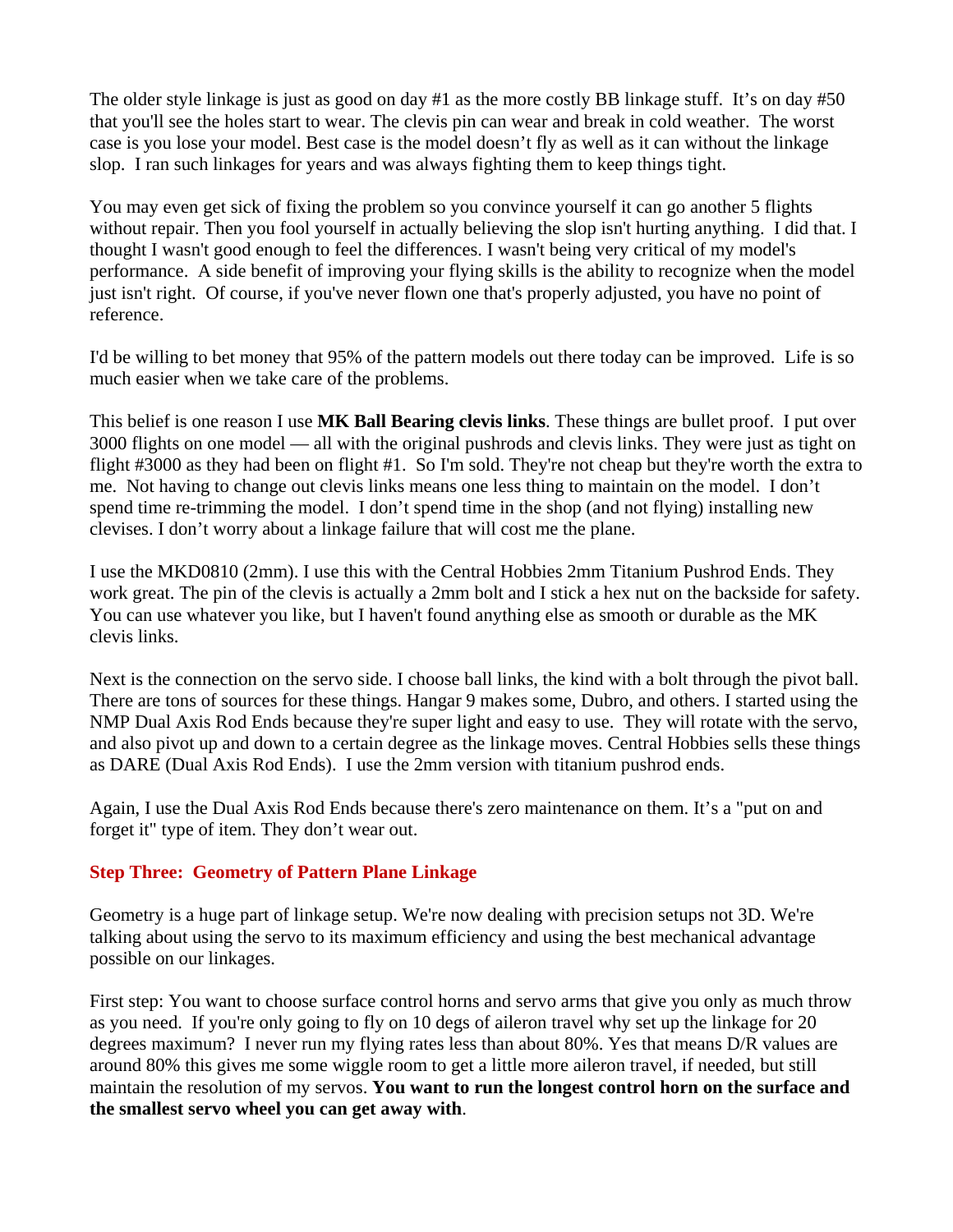For example, my standard setup is to place the aileron's **control horn clevis "pivot point" at 1-3/8" above hinge line**. And my **servo arms are about ½" long**. This gives a better than 2 to 1 advantage to the servo for holding the aileron in the right spot. This leverage helps in loop tracking, rolling, and in getting the plane to lock on and groove.

I used to be a big user of aluminum servo arms, and the linkage was really pretty. Well, pretty doesn't always cut the mustard. I like the aluminum servo arms because they're stiff and don't flex. But they don't need to be 1.5" long. I use the connection hole in the arm that's only  $\frac{1}{2}$ " from the servo's center of rotation. A note if you choose to use plastic arms and wheels with the servos: Use the round wheels. They're the stiffest with the least amount of flex.

Mechanical advantage is the king now on my models. The result has been models that fly better. And they continue to fly better because gear slop and pot wear are minimized by a good mechanical linkage. Lots of guys who set up a 1 to 1 ratio on the linkages find it really tough to maintain them. Not to mention the fact that you just don't need that much travel on the surfaces. If you're setting your dual rates down around 50-60%, you're giving up resolution on your servo.

Make sure your linkage is symmetrical.

Lots of people who'll make sure the pushrods are parallel to the servo case still neglect to look at the symmetry of the linkage. Always make sure the pushrod is connected to the servo wheel or horn at the spot that forms a right angle between the servo arm and the pushrod when connected to the control surface. Take a look at these illustrations.



The two linkages with pushrods at 90° angles to the servo wheels (image on the left) are correct. In the image on the right, the servos with the pushrods attached at points higher or lower than a 90° angle are not correct.

How do you get the servo arm and the linkage to look right, like pictures on the left above?

First, you must totally disregard the location of the control surface to be connected. It need not be centered or inline with airfoil as of yet. You need only to have the linkage connected in order to get the pushrod to come off the wheel at the proper angle, as shown in the diagrams. Notice the servo can be mounted at an odd angle as long as the pushrod is at a true right angle to the arm. Notice the angle formed by the line through the center of the arc's rotation and that of the pushrod. This angle should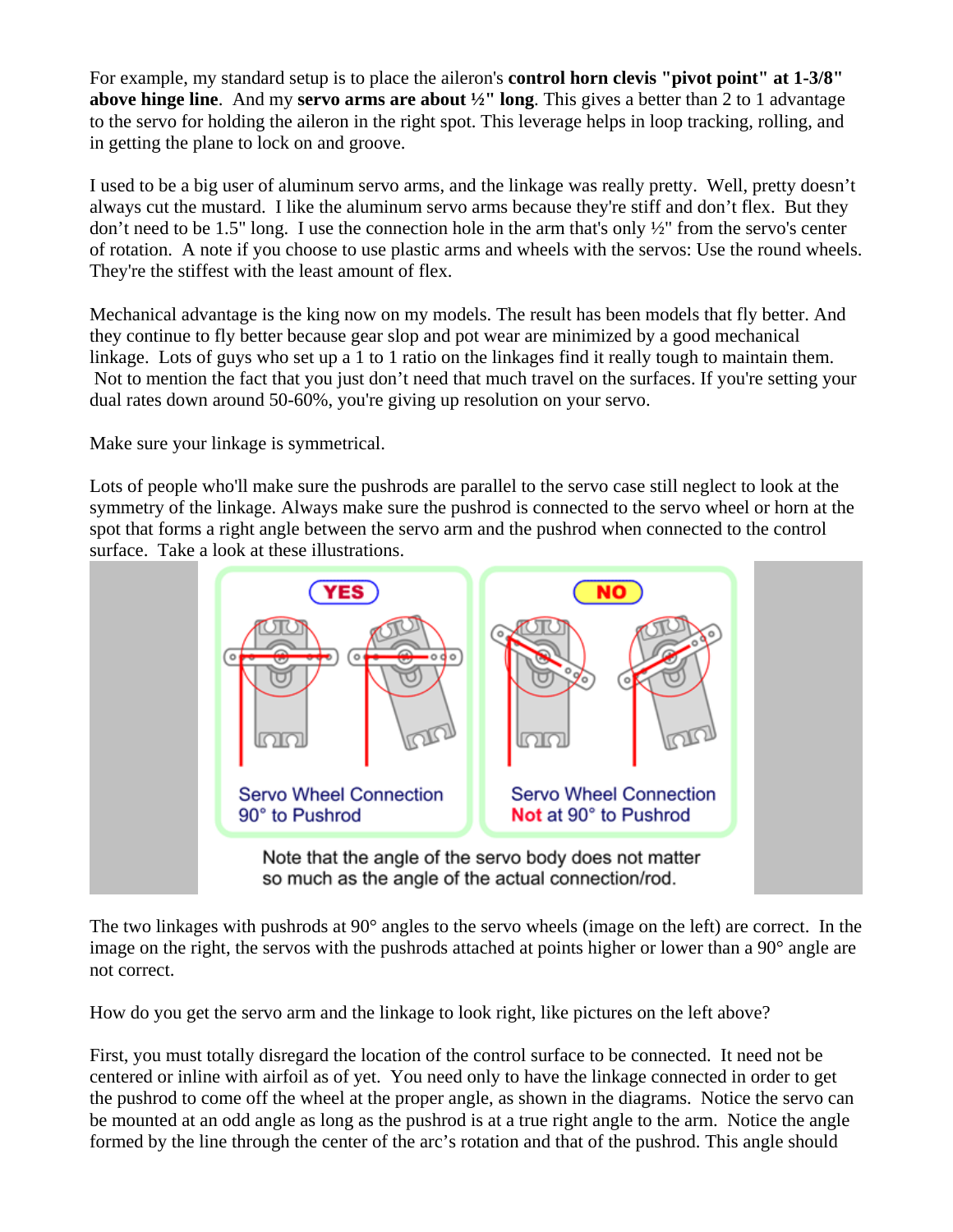remain at 90° when we're dealing with small travels like those on pattern models. When going to larger 3D models we may need to change our geometry a little bit. But similar principals will still apply.

Returning to the question above, how do you get it this way? My servo wheels don't give me a hole that sits at this 90° angle location. So how do I fix it?

There are two ways to get the geometry correct. First of all, there's an odd number of splines or "teeth" on servo output shafts. What does this mean for you and me? **Well, if you rotate the servo wheel 180°, to use the other side of the wheel, you'll move ½ tooth in terms of the angle. This'll help get it closer.**

The next step is accomplished by sub-trim. In fact, this is what sub-trim is for. You all thought subtrim was a TX's way of keeping a trim setting so that your trim tabs were in center, and the surfaces were aligned with the wing? WRONG. Many guys use sub trim this way, but until you get into really good linkage geometry sub trim can actually serve to make your linkage worse instead of better. The key here is to use as little sub trim as possible. As in Zero is good. 80% is bad. But sub trim the servo so that you get the geometry shown in the pictures. After that you don't touch sub trim again.

Next thing is to mechanically adjust your pushrods' length to get the control surface centered. I use 2mm threading because this is a very fine thread. It allows a very fine adjustment on the clevis and ball links. Remember when I mentioned 4-40 hardware? Well, 40 threads per inch is what the 40 stands for, or 0.025 inch per full turn of the clevis. A 2-56 thread is 0.0179 inch per full turn of a clevis. The 2mm threads are even finer than this. Since we're trying to narrow it down to ½ turns of the clevis, 2mm threading produces less than 9 thousands (0.009") length change per ½ turn on the clevis. This makes fine-tuning the linkage easier and more accurate.

## **Step Four: Adjusting Servo Travel**

Once you have your linkages set up as shown in the picture, and your control surface centered, it's time to set your ATV's, travel adjust volume, or end point adjustments. JR calls this travel adjust and Futaba calls it ATV. I'm referring to Futaba 9Z and JR 10X systems right now. I know many of you guys are using 8 and 9 channel systems. They'll have the same functions but sometimes refer to them differently. Now ATV does not refer to the rates you fly on. ATV's are the physical end points of a servo's travel.

On ailerons we want to start with this matched, meaning we want to the control surface throw to be same amount up and down on the ailerons. You'll need a good way to measure the angle of deflection. CRC Throw Meters work and are quick and easy. I find that the more accurately I can measure (and repeat the measurements) the easier this becomes. If you can't see 1-3% of ATV change then your measurement device is not accurate enough. I use a set of pointers I got from Tony Frackowiak that are about 7" long.

We want the angles to be the same:  $10^{\circ}$  up and  $10^{\circ}$  down. Don't worry about differential yet. If you set it up in ATV then all your flying rates will track. 80% of the throw on dual rates will still give equal values up and down for both high rate and low rate. The only difference being that the low rate is 80% of the high or, in this example, 8°. ATV settings are independent for each servo. So the aileron servo plugged into the aileron channel will have its own end points, and the flaperon servo plugged in as Aileron #2 has its own end points, too.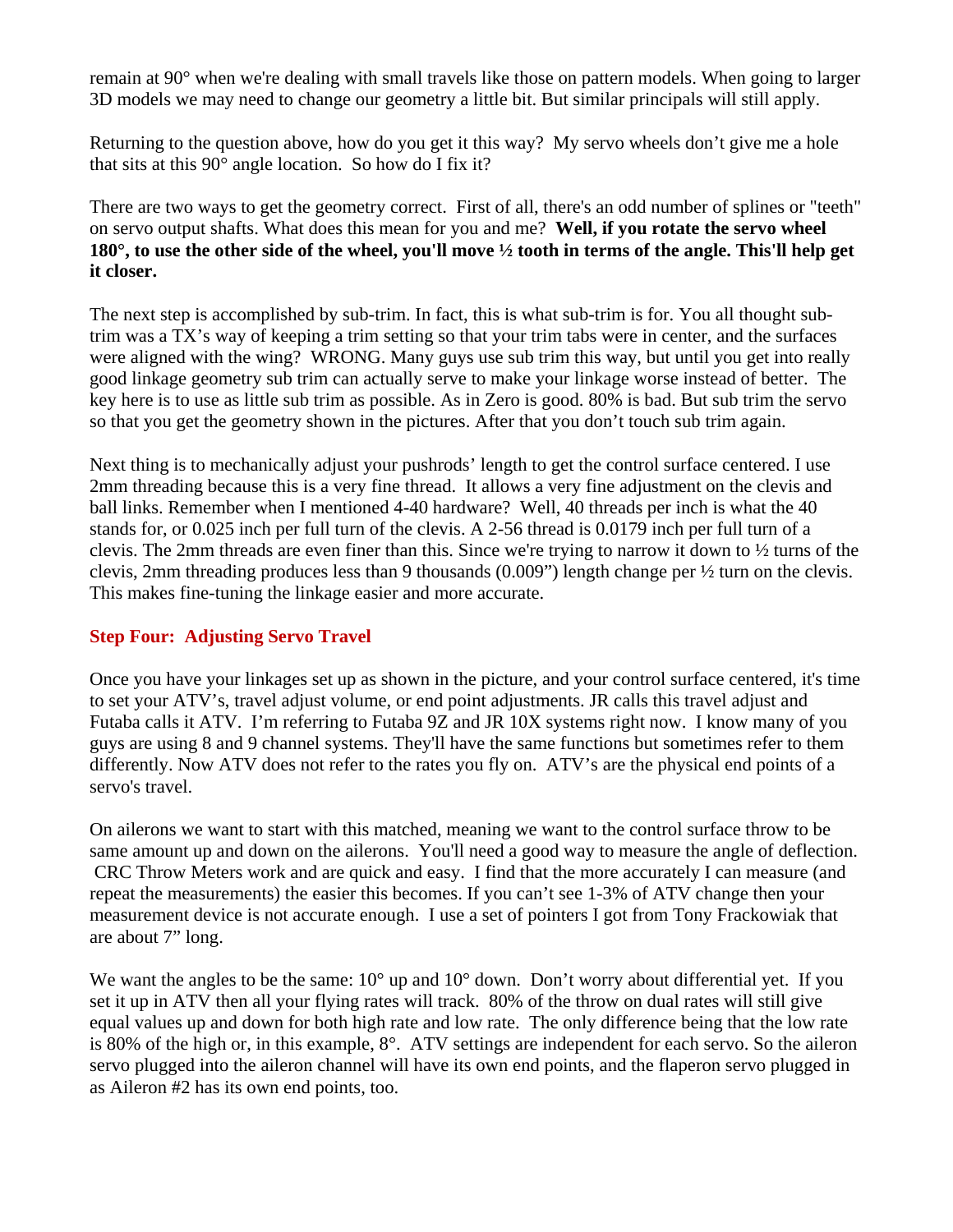We also want our ATV values to be as high as possible. I know the JR 10X goes to 150% The Futaba 9Z goes to 140%. I usually setup my ATV values at about 120% as a minimum. Then I adjust to get the same 10 degs of travel (or whatever the goal deflection is) both up and down. This is done in ATV.

Example: my Supreme's right aileron ATV is set at 125% up and 122% down. The left Aileron servo is 118% up and 123% down. These numbers will change slightly if I change out aileron servos.

Basically, the different values are a way to correct for differences in linkage angles, lengths, or a servo's electronic differences. We're talking 1024 steps in a roughly 120° arc. This means that each step is about  $0.12^{\circ}$  of rotation. That's a very small difference when you're only talking about a  $\frac{1}{2}$ " long servo arm.

You'll want to get these ATV values to be as close to the same number as possible, given that the ailerons are actually moving to the same deflection angle. So make the mechanical changes to your linkage. Adjust the height of your control horn connections to get the travels to matched as much as possible. The radio is for fine-tuning, not for correcting mechanical errors.

If you have more than a 10-15% deviation in your ATV values, you need to improve geometry mechanically. You may not be at the proper connecting point on your servo arm/wheel, as described above. Or your control horn clevis connection may not be over the hinge line. Or you have some funny angles playing tricks on your linkage. Square everything up and re-do it.

Getting the servo travel and linkage right is important because once you fly the model, you'll tweak the rates you fly on. You don't want to adjust 65% right aileron and 75% left aileron to get the model to roll the same each way. The radio can mask or correct such problems, but it's so much better to make the corrections mechanically.

Also, when your model needs differential, you'll want to increase differential in logical numbers that you don't need to measure at the field. Simply add 5% differential and you know that the down travel on our example aileron is now moving 9.5°. If you set up your ATV's to electronically correct all the minor deviations then these deviations will magnify and your model will roll fine on high rates but when going to low rate it wobbles and the differential is off. I've seen this happen. I've also watched guys try to adjust the D/R values all over the place to make the travels the same. Then they add in expo values, and it drives the system nuts. You need a BASE and that base is the ATV value, the end point of the servos travel.

## **Step Five: Setting the Rates**

Next task is the rates you fly on. The JR 10X has the advantage here. It has 3 rates automatically built in. Just put the switch in the position you want and adjust the percentage you want. Expo is also set on the same screen. The rates are all even multiples once the BASE ATV or end point adjustments have been set as accurately as possible. So the rates would be about 80% (or 8°) of travel, according to our example.

Futaba 9Z series radios uses a different method for setting the rates. It has a dual rate (D/R) function screen that controls a single rate. This is called your dual rate. When the switch is on for this rate to be active, you're on it. Expo values are also set in this screen. This is under the D/R option in the condition menu of the 9Z series. The 9Z also has a function called AFR or adjustable function rate. This functions basically the same as "high rate" on most dual rate setups. Most people set this AFR as the high rate and it's best to do this. The AFR can give your high rate actually a little more travel than your ATV allows. But with your ATV's up over 120% extending your AFR over 100% can actually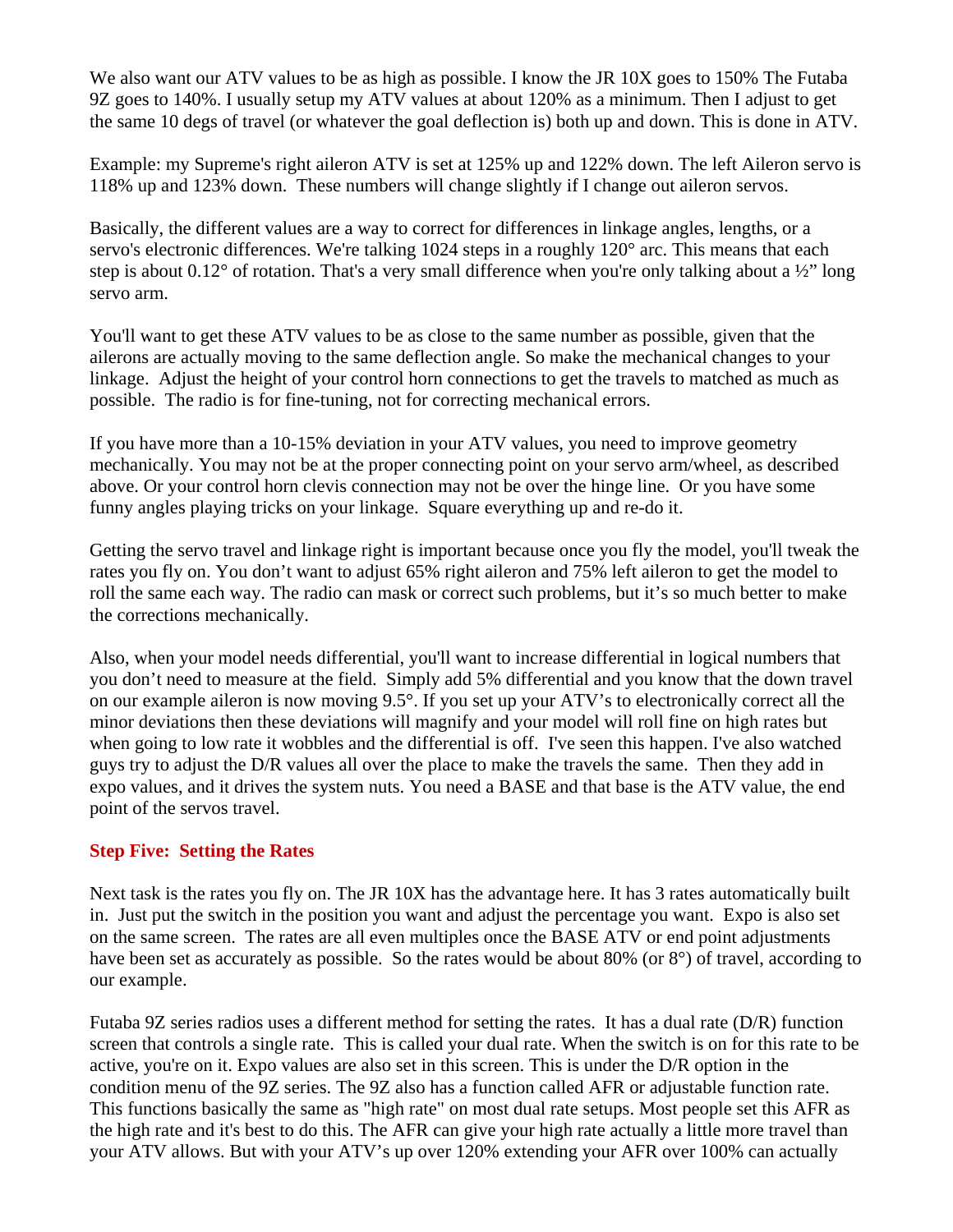drive your servo to its physical limits rather than the limits of your control surface. This can be a bad thing and can damage the servo or the linkage if it's over travels.

By the way, JR has a similar function called "trace rate." Once your ATV values or travel adjust on the JR is set and paired for equal deflection, the trace rate can be dialed up and down to produce slightly more or less throw, globally, affecting all the rates. Both AFR and trace rate settings affect all the servos mixed into the function. For example, AFR on the aileron channel will affect both ailerons. Of course, there's no need to adjust the AFR of the flap channel, since it would only affect the flap functions, and we don't use these with pattern models.

# **Last Step: Testing Your Linkage**

So how do you decide if you need better control linkages? Look at your radio settings. If the D/R values that you are flying on are less than 80% for ailerons then you can improve your linkage and get more mechanical advantage for your servo.

Ever wonder why the big 40% models use so many servos on each aileron? It isn't that the size of the aileron and the force required to move the aileron demands three or four 200+oz servos. More often than not, the linkages are set up so poorly that multiple large servos are required to maintain precision. The pilot will feel the blow back of the surface.

We can feel this too on our pattern models, but it's much less pronounced. Our surfaces are smaller and we put over-kill power on them. The end result is that they still deflect under load. It's just less deflection. Proper linkage alignment helps more than over-kill servos.

The big models are being flown on 10-15° of aileron throw for precision, but they need the linkage to put out 45° of travel for the 3D stuff. They have to double the servo power in order to have enough leverage to hold things precise down at 40-50% D/R values. In Pattern flying we're not going for 3D, so we want to maximize the mechanical leverage. This makes the model fly better. It minimizes the minor slop in gear sets and pot wear, and it gives us maximum resolution in our radio.

You want to use all the radio to help you out, instead of simply trying to mix out errors. The radio is best used to adjust minor differences to produce symmetry when making changes or setting up special mixes for things like knife-edge maneuvers.

Maximize your linkages and your model will loop track better. It will groove better, and it will roll more axially. All of this and your model will fly more consistently. Then when you go to a new flying field or different elevation, like the NATS, your model will only need a couple of tweaks on the rates and you'll be just as trimmed as when you left home!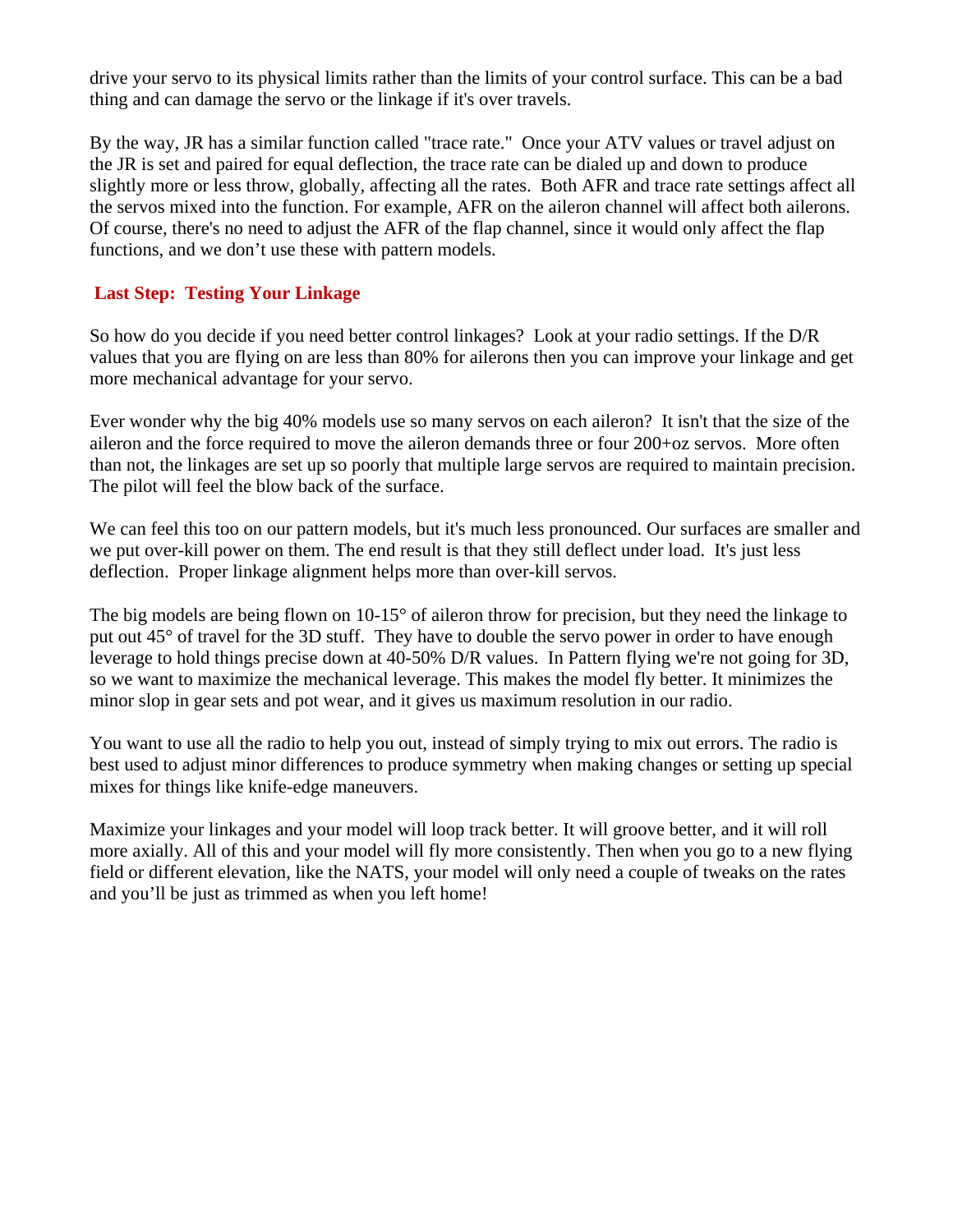### **Part 2:**

## **Gaining More Control**

In **Part 1**, we discussed uses for sub-trim and adjusting the ATV or endpoint travel volume to optimize your linkages. Remember the key to what we want to accomplish: Servo resolution!

We often spend lots of money on TX's and servos, yet many of us set the dual rates at 40%. Just because your ATV is up over 100% doesn't mean that it's okay to set your D/R at 40%. You're giving up resolution on the servos.

Today's servos are very fast, so we don't need to optimize the linkage for speed. We need precision linkages and servos. Centering is only part of the equation but precisions throughout the servo's travel will help all aspects. If you're using less than 80% on your flying rates (whether that's D/R or not) then you're not using the radio or the servo to maximum resolution. If you're not using a rate above 80% for specific purposes in the pattern then you need to get longer control horns on the surface and/or smaller (as in shorter) servo wheels or arms.

We also want "square" linkages—meaning the servo is at its neutral point when the pushrod is 90° to the servo arm ([as shown in the drawings in Linkages Part 1\)](http://www.centralhobbies.com/instructional/linkages1/link03.html). In Part 1, we use sub trim to set the servo arm in the right location and then we mechanically adjust the length of the pushrods to center the control surface. This is setting the pushrod connection point at a right angle  $(90^{\circ})$  to the servo's rotation. This gives symmetry to the servos travel and prevents building differential into the linkage.

### **Rudder**

Since we most likely use pull-pull on rudders, let's discuss some problems commonly seen with rudder linkages. Too often, the control horn on the rudder isn't positioned right. The pivot point of the clevis on the rudder needs to be over the hinge line. If it isn't, there are several things you can do.

#### **Adjusting the Pivot Point**

**Option 1** A 6-32 bolt can be bent forward on both sides to get the pivot point over the hinge line.

**Option 2** You can use an offset style control horn to locate the pivot over the hinge line.

**Option 3** If you don't set the pivot point over the hinge line at the rudder, then you'll need to offset the connection points at the servo—back in the direction of the rudder in order to compensate. It'll need to match the distance you're off at the rudder.

Any of the above will work.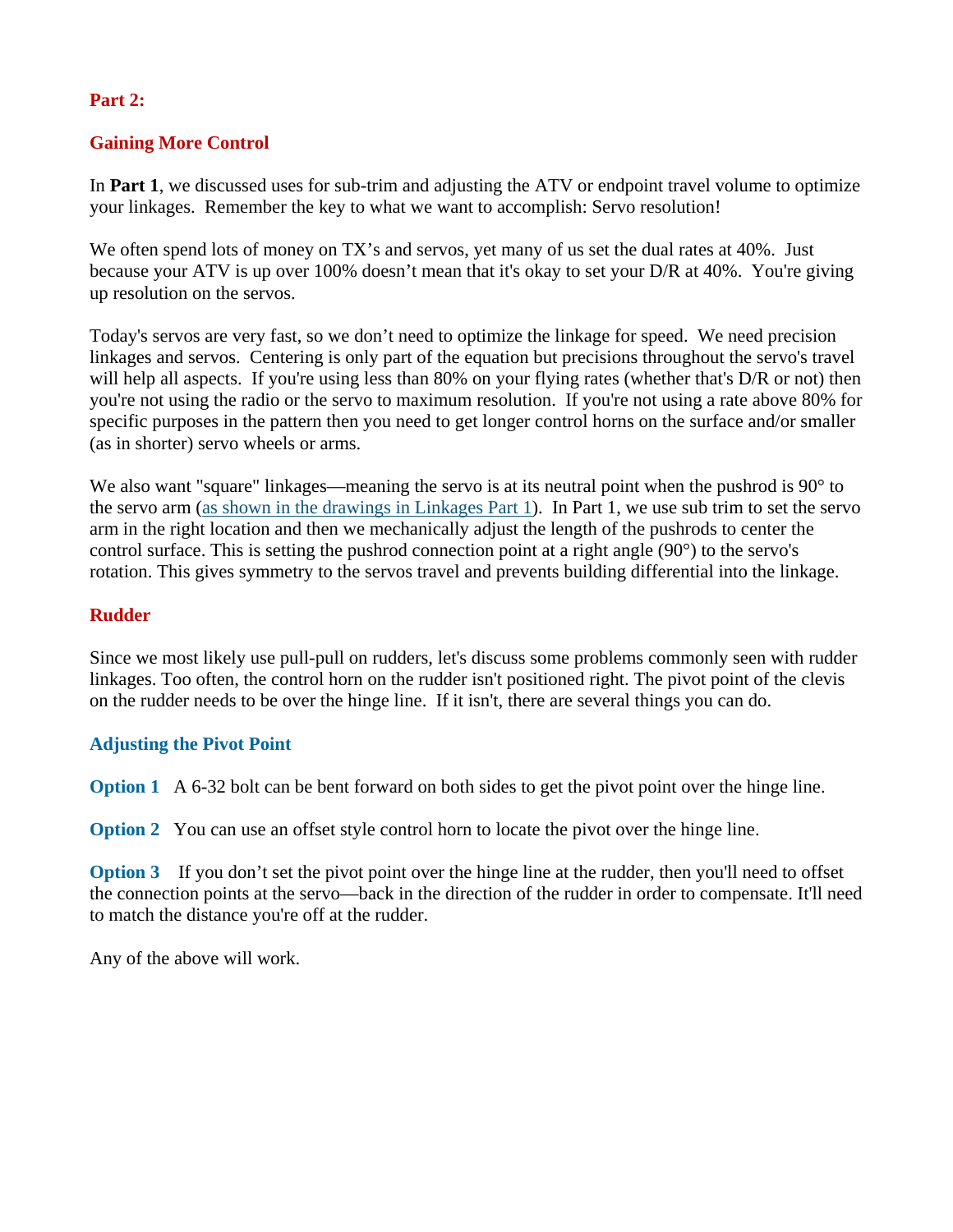### **Point of the Pivot**

It's critical for proper rudder response to either adjust it at the servo or at the rudder horns. See the pictures below for an idea of what I'm talking about.



Figure #1 shows the linkage with the pivot over the hinge line. The bolts at the rudder were bent to get this relationship. Notice that the servo wheel pivots are opposite each other on the wheel, at the center of the wheel's rotation.

Figure #2 shows the offset of the pivot points on the rudder back behind the hinge line. Again the servo wheel connections are opposite each other, but they're not at the servo's center of rotation. This setup goes against what we talked about last month but is needed to get the geometry correct for the cables. You see that the connections on the servo wheel are adjusted a distance that's equal to the offset at the rudder horns.

Applying this linkage principle gives a better feel to the rudder, and the cables won't be getting slack or going tight as they come through center. I run my cables extremely tight and I have no problems if the linkage looks like Figure #1 or #2. But if the servo setup is like Figure #1 and the rudder horn is like #2 then your rudder control won't perform as well as it should.

## **Control Horns & Mechanical Advantage**

I also notice that some guys tend to make the control horns on the rudder as short as possible. This gives up mechanical advantage. As I mentioned last month, long control horns on the surface give us mechanical advantage over the surface. Then we can size the servo arms or wheels to get the required throw. I use rudder horns that measure from 1.5 to 1.75 inch from the center of the rudder's hinge line.

I don't like the pulley type wheels. They are only good if you have a pulley on the rudder side too. I've only seen this done a couple times. It's more of a pain than it's worth. Check Figures #1 and #2 above for proper geometry configurations. With the long control horns on the rudder it means you need to